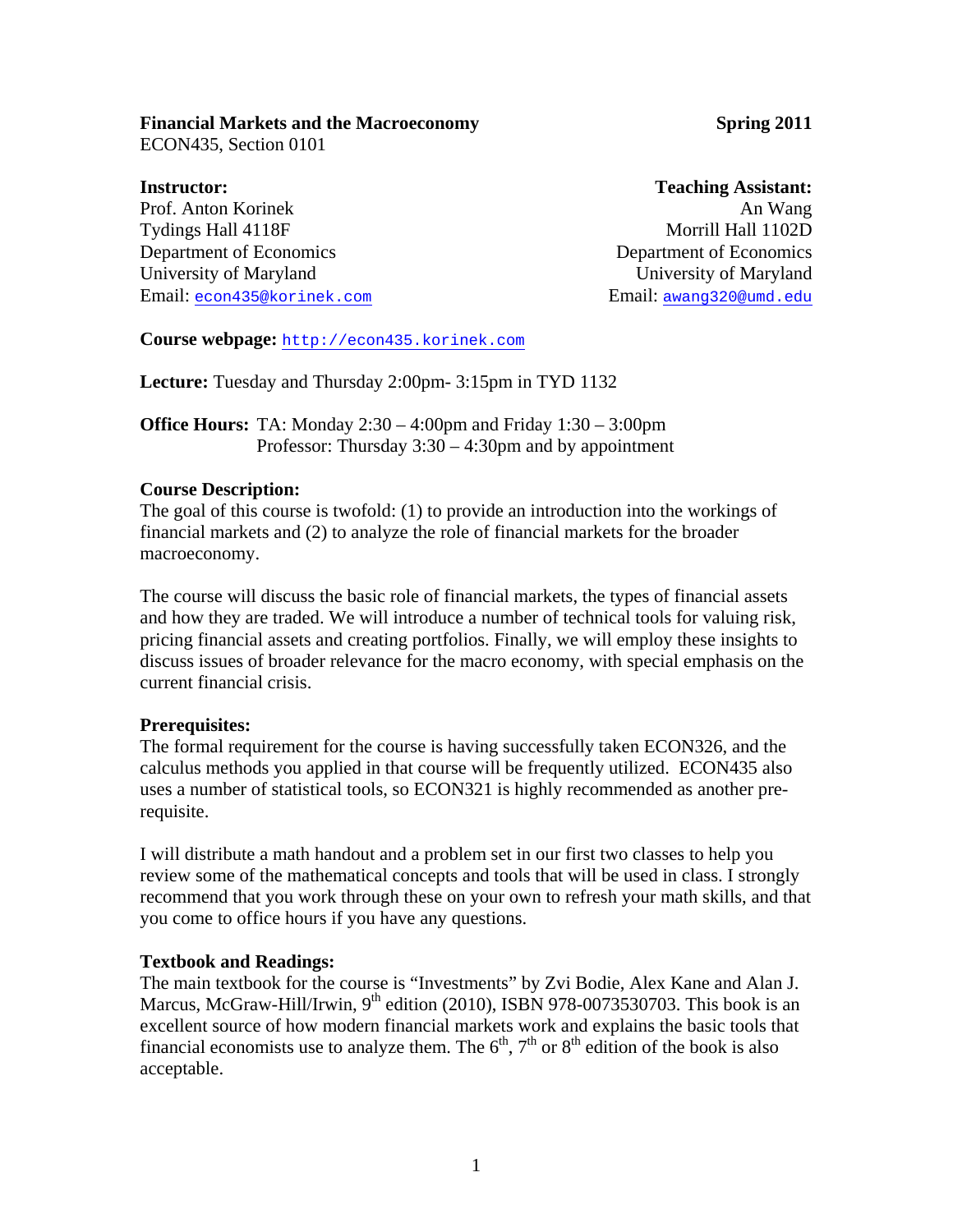A second reading is the "Financial Times" (FT), a leading daily business newspaper, to which I strongly recommend that you subscribe. FT offers 15-week student online or print subscriptions, and Kindle subscriptions are available as well. You could also read the print version in the library. The FT will be an invaluable tool in preparing your inclass financial news analysis presentation and blog posting.

#### **Composition of Grade:**

- 10 % Class participation and investment game
- 16 % Financial news analysis presentation & blog posting
- 24 % Problem sets
- 30 % Quizzes (10 % each)
- 20 % Final exam

There will be no opportunities for extra credit. If at any point during the semester you face circumstances which prevent you from attending lecture, handing in problem sets on time, making a presentation and/or participating in quizzes or exams, please contact me as soon as possible to discuss ways to manage the situation. There is little that can be done after an unsatisfactory grade has been assigned.

### **Class Preparation and Participation:**

Students are expected to be prepared for each lecture by studying the textbook chapters as indicated below. Furthermore, you are expected to follow our regular financial news discussion and analysis in class and online to connect the theoretical concepts that we are studying to what is going on in financial markets day-to-day. Preparing all of these materials will help you to actively and effectively participate in classroom discussions. This means regular class attendance is an expectation. You will be responsible for all the preparatory materials in your problem sets, quizzes and exams.

#### **Financial News Analysis Presentation and Blog:**

One of the main goals of our class is to actively follow actual events in financial markets. At the beginning of each class, we will review and discuss the financial news and developments since the previous class. To this goal, I will sign up a team of two students for each class to prepare a short presentation (approx.  $10 - 12$  min). During the week before your presentation, make sure to buy and read a financial newspaper every day and keep track of all important financial developments.

In your financial news presentation, (i) spend some time to discuss and analyze how markets performed since our last class and (ii) pick two to three specific news items that are closely related to topics we have covered in a recent lecture and present some indepth research on these items. For this, read all related news articles from several different financial news sources (such Financial Times, Wall Street Journal, Bloomberg.com, MarketWatch.com, Yahoo! Finance, Google finance etc.) and compile a brief summary, analysis and comment. You should present this to class and post an online summary with links (around  $300 - 400$  words) to our financial news analysis blog at http://econ435.tumblr.com/. I urge all class participants to sign up to this blog and read it regularly to be well prepared for problem sets, quizzes and the final exam.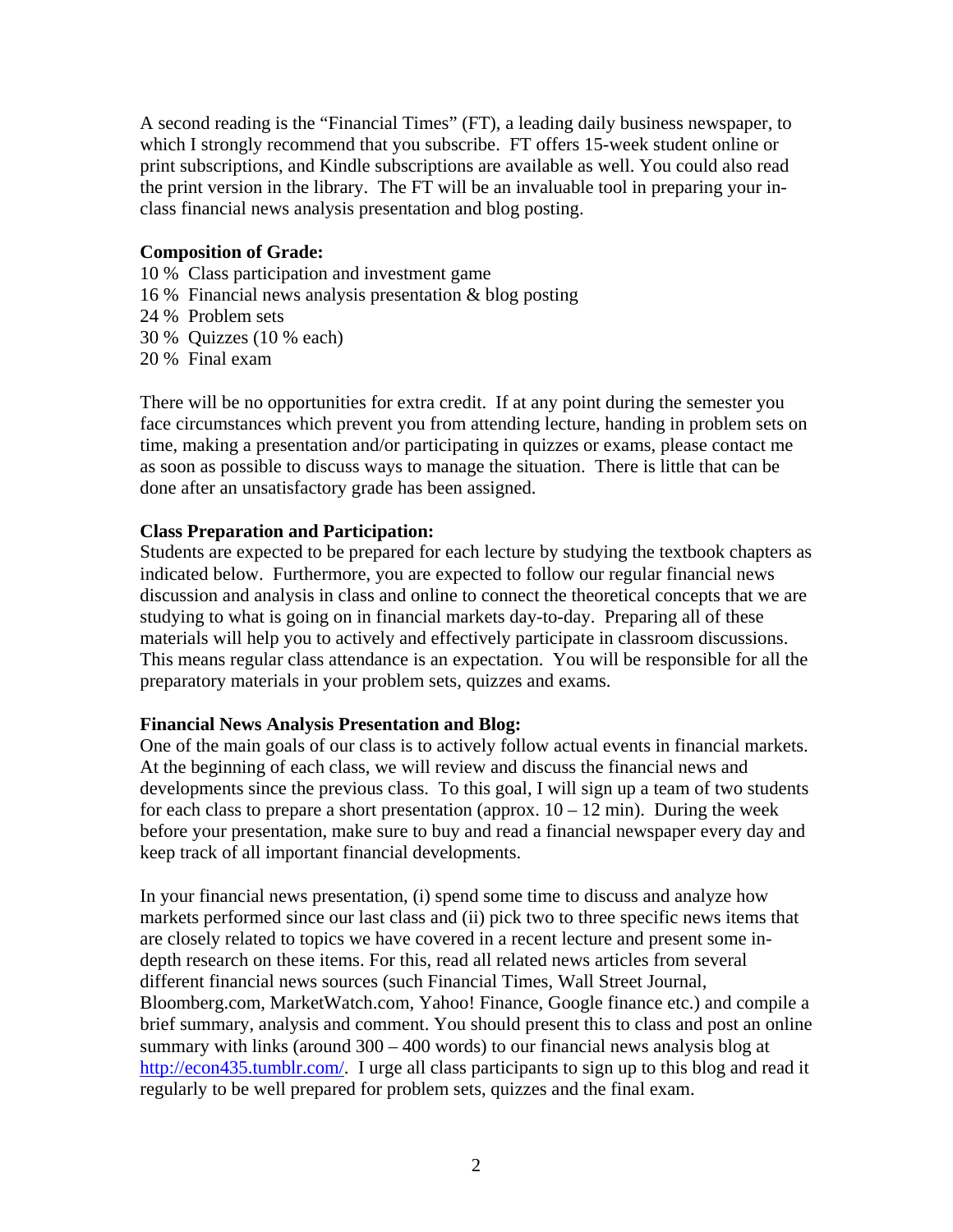## **Virtual Investment Game:**

In order to gain some practical experience with financial markets, I require that every student participates in a simulated stock market game – the University of Maryland Stock Market Challenge. Our class will have a separate group to which you have to subscribe, but you will also automatically participate in the university-wide challenge. Detailed instructions on how to sign up will be given within the first few weeks of the semester.

After the start of the game on Feb.  $28<sup>th</sup>$ , you will be given a \$100,000 virtual margin account and be permitted to trade stocks and ETF's until May  $1<sup>st</sup>$ . You are expected to buy at least one security by March  $7<sup>th</sup>$  and to follow your virtual portfolio closely so that you can provide a brief update on how your investments have performed every class, if called upon. The goal of the investment game is to gain more practical insights into financial markets, but the performance of your investment portfolio will not impact your grade. (Exception: the mid-term winner and the final runner-up will obtain 3 bonus points; the final winner will obtain 5 bonus points).

We will determine who earned the highest returns mid-term, on Thursday after spring break, and by the end of the semester, April  $29<sup>th</sup>$ . On March  $31<sup>st</sup>$  and May  $5<sup>th</sup>$  you are expected to hand in a short report (no more than 1 page) on your investment strategy and on how your investments have performed. (Please include your username on the report.) The winners will present their investment strategies to class.

At the university level, there will be a mid-contest meeting and a final awards meeting at which educational materials will be presented and the leaders will present their trading strategies. A cash award (\$400, \$250, \$100, \$50, \$50) and a certificate will be presented to the five participants whose portfolio has increased the most during the competition.

## **Problem Sets:**

There will be six mandatory problem sets throughout the semester, each of which will be given equal weight. (In addition, I will distribute a math problem set to refresh your math skills that you acquired in ECON326.) The problem sets will help you to work through the materials covered in class and will be useful in your preparation for the mid-term and final exam. Therefore I assign an important weight of the final grade to your performance on problem sets.

## **Medical Excuses:**

Students or a guardian must email me *prior* to class to inform me if they will not be in attendance due to illness or injury and thus will miss a class assignment/exam/deadline. In the very next class session that you are in attendance, you must present me with written documentation of your illness/injury (a copy of your medical notes is acceptable). If you do not inform me or if you do not present me with timely documentation, 0 points will be given to you for the missed assignment/exam.

For problem sets, the following rules apply: if you will have to miss a class, turn in your problem set by leaving it in my mailbox in the main office of the economics department (Tydings 3110, open until 4:30pm) or by slipping it under my office door (Tydings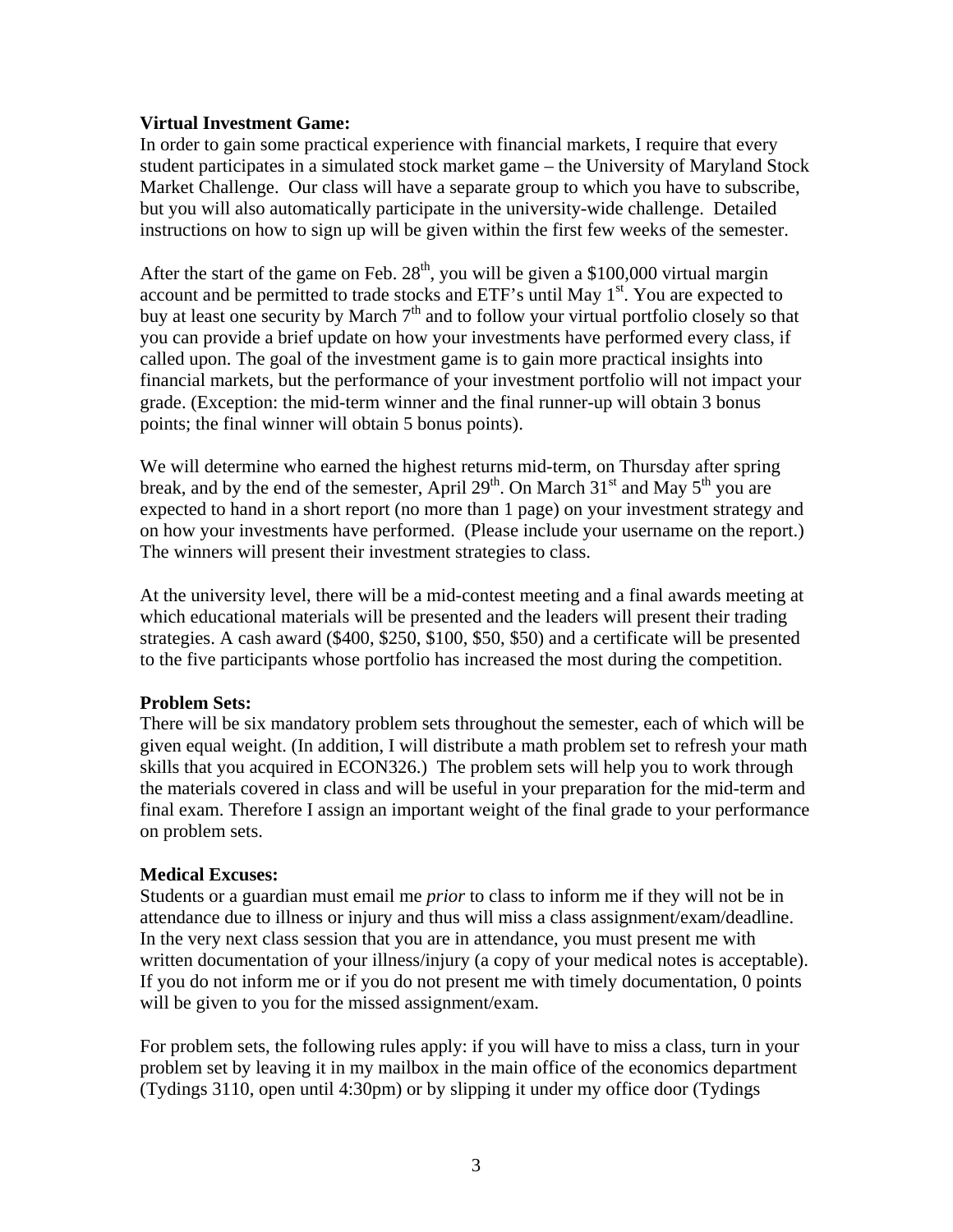4118F) *before the beginning of class*. If you are late, I will drop 33% of the points if you hand it in after class the same day and 50% of the points if you hand it in the day after its due date. Later submissions will not receive any credit.

## **Quizzes and Final Exam:**

There will be three quizzes throughout the semester and one final exam. The material covered by the quizzes will be cumulative, but with special focus on the most recent materials. If you fail to take a quiz or exam, you will receive a zero score, unless your absence is due to one of the legitimate causes listed in the Undergraduate Catalog *and* you provide documentation for this as soon as possible.

You are responsible for all material in the relevant chapters of the textbook (see below), for the topics we discussed in our financial news analysis and blog and for what was covered in my lectures. If you miss any lectures, please make sure that you copy the notes of one of your colleagues.

## **Course Evaluations:**

At the end of the semester, please let me know what you liked and what you disliked about this class by taking advantage of the University's on-line course evaluation system. I really appreciate your feedback – incorporating your suggestions will help me in updating the course for future generations of students.

## **Students with Disabilities:**

Students with disabilities are required to get in touch with me within the first three weeks of classes and furnish the required documentary evidence. I will be happy to accommodate your needs.

# **Academic Integrity:**

The University of Maryland, College Park has a nationally recognized Code of Academic Integrity, administered by the Student Honor Council. This Code sets standards for academic integrity at Maryland for all undergraduate and graduate students. As a student you are responsible for upholding these standards for this course. It is very important for you to be aware of the consequences of cheating, fabrication, facilitation, and plagiarism. For more information on the Code of Academic Integrity or the Student Honor Council, please visit http://www.shc.umd.edu